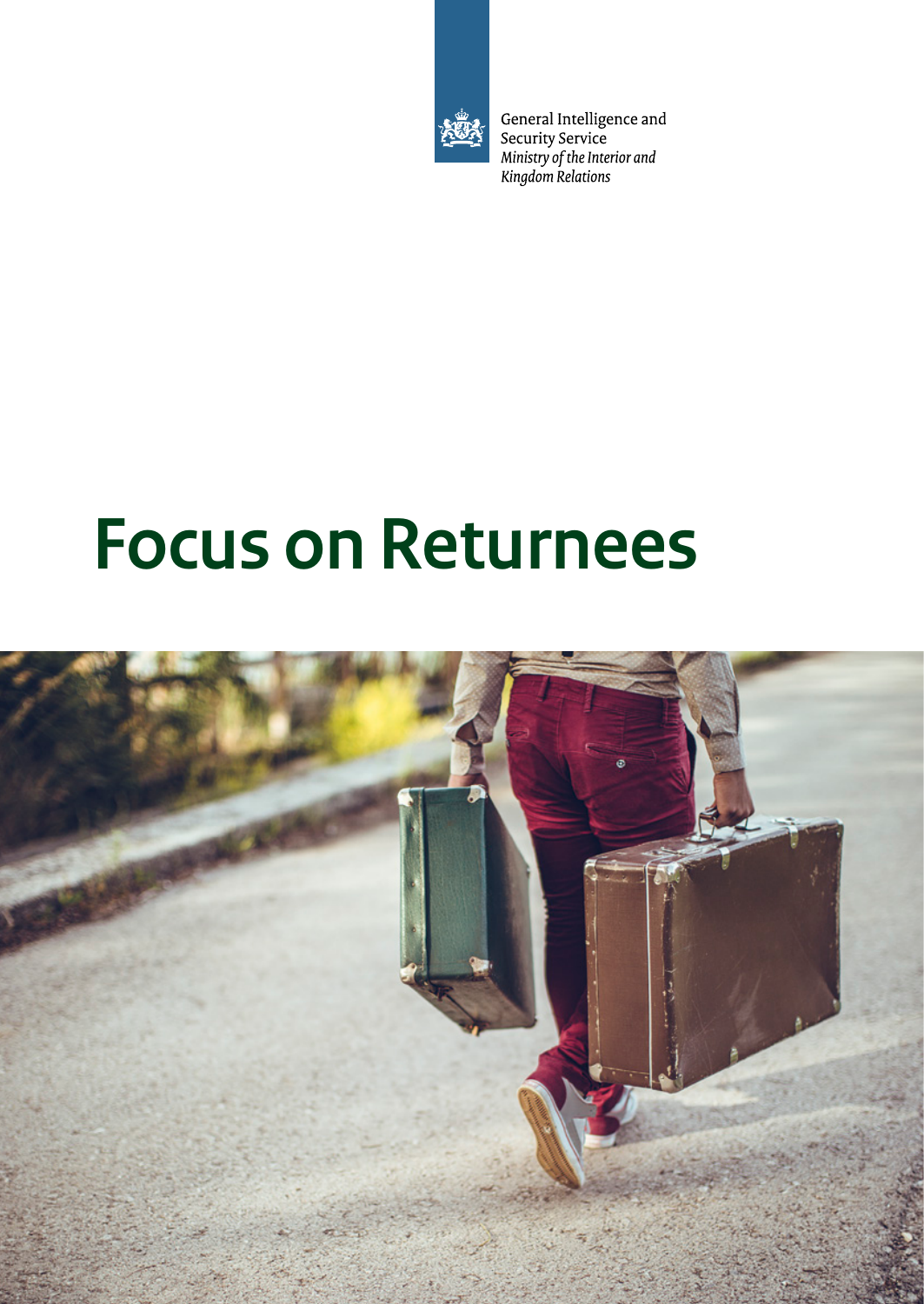# Threat posed by returnees potentially great

Individuals returning from a period in a jihadist conflict zone form an important part of the broader jihadist threat to the Netherlands. The threat posed by returnees is potentially large, ranging from radicalisation and recruitment to planning and carrying out attacks. Even a relatively minor increase in the number of returnees can result in a sizable increase in the threat to Dutch national security.

The AIVD expects the number of returnees travelling back to Europe to rise in the period ahead. The same applies to the number of Dutch nationals returning after staying in the conflict zone in Syria and Iraq. While it is difficult to predict how the situation will develop, the AIVD expects that returnees will trickle back to the Netherlands, rather than arrive in large numbers at the same time.

The increase in the number of returnees is due to the militant jihadist groups in Syria and Iraq being increasingly driven into a corner. Particularly the terrorist group Islamic State in Iraq and al-Sham (ISIS) is losing ground. The living conditions in the so-called caliphate established by ISIS are steadily worsening due to air strikes and a lack of basic facilities such as good healthcare.

#### Returning after staying in a conflict zone

The AIVD defines returnees as individuals who have travelled to the conflict zone in Syria and Iraq with jihadist intentions, and for whom it has been ascertained that they reached the conflict zone and are now returning to the Netherlands. This includes jihadists who departed for the conflict zone from a country other than the Netherlands, and subsequently travel to the Netherlands. This second aspect is particularly relevant in light of the fact that returnees from other countries within the European Union can stay in the Netherlands.

The year 2016 saw a strong decrease in the number of jihadist travellers leaving the Netherlands to join jihadist groups in Syria and Iraq. Approximately 280 people have successfully reached Syria and Iraq since the start of the conflict (figure as of 1 February 2017). Most of the Dutch jihadist travellers have joined ISIS. A small proportion is with the Al-Qaeda-affiliated Tahrir al-Sham (formerly Jabhat al-Nusra).

Approximately a third of Dutch jihadist travelers are women. At least 80 Dutch children are currently in the conflict zone. Approximately half of these children were born there, while the rest were taken there by one or both parent(s). Less than 20 per cent of these children are nine years of age or older. Because children in ISIS-held territory sometimes receive weapons and combat training from as young as nine years old, the AIVD categorizes children from this age as jihadist travellers. Minors who have travelled to the conflict zone independently are also viewed as jihadist travellers.

About 50 jihadist travellers have now returned to the Netherlands from the conflict zone. Most of these returned before 2015. Approximately a third of these returnees are women. The returnees also include families and several women that form or formed a family with a Dutch or foreign husband still in the conflict zone. Up until now, more than 10 Dutch children have completed the trip to and back from the conflict zone together with their parents. These children were all under nine years old, and therefore not counted as returnees. Children over the age of nine who return from ISIS-held territory are counted as returnees.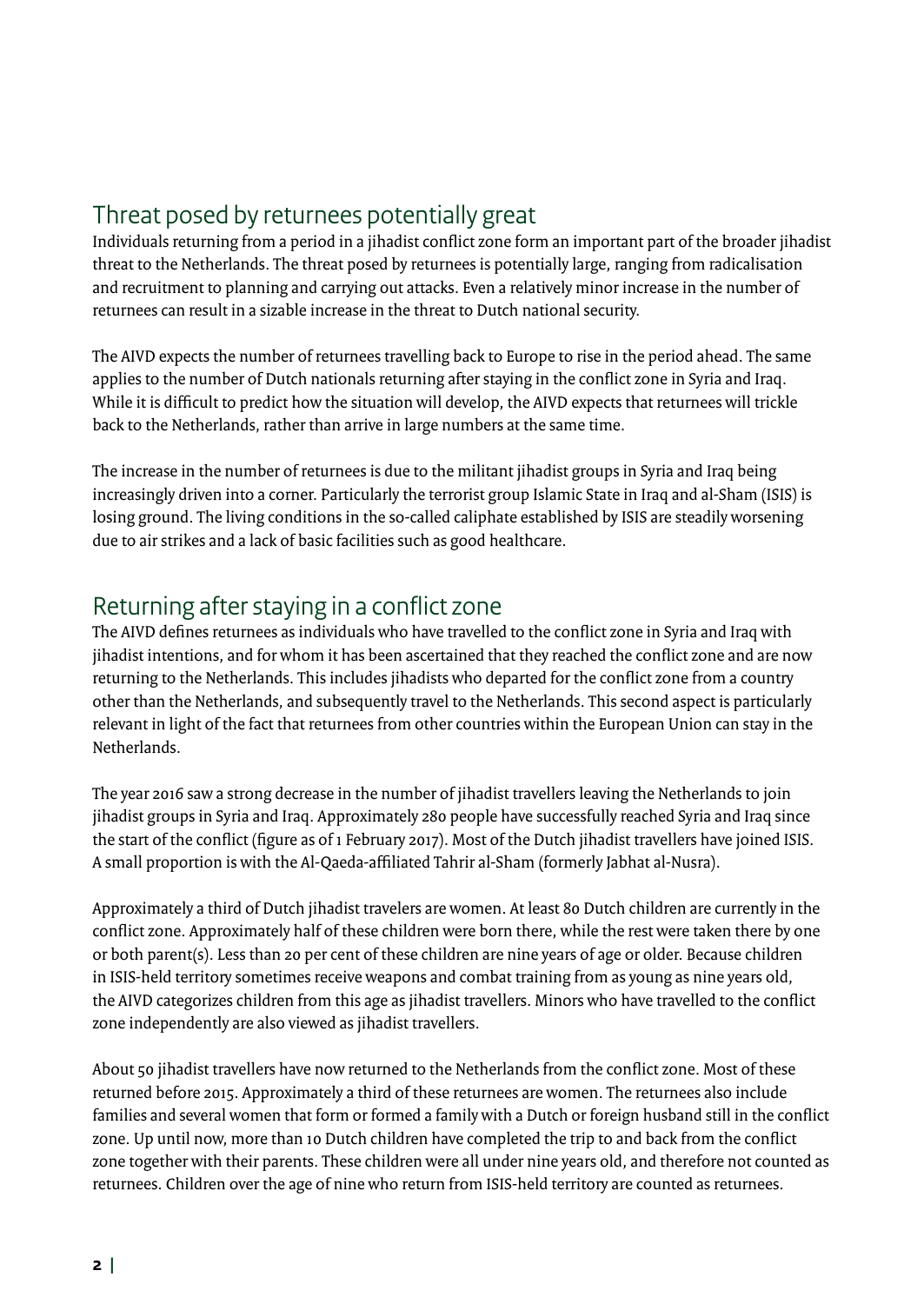

*Development in numbers of Dutch travellers and returnees*

## The threat posed by returnees

Returnees played a role in several of the attacks carried out or foiled in Western Europe since January 2015. In the Paris and Brussels attacks, in November 2015 and March 2016 respectively, a mix of trained and guided returnees, non-European jihadists and local support and facilitation networks was used. The returnees involved in these attacks travelled back to Europe under false identities. They subsequently drew on their local knowledge and old networks to plan and carry out the attacks.

The AIVD distinguishes between various types of returnees based on the threat that they pose to our national security.

For one, the AIVD has identified a small number of Dutch nationals returning from Syria and Iraq whom the service estimates could potentially move on to planning or carrying out attacks, whether or not inspired by or under the instruction of a jihadist group in the conflict zone.

There are also returnees who do not pose a direct threat of violence, but do represent a risk. They are guilty of committing non-violent activities such as recruitment and facilitating violent conflict, plan to travel back to the conflict zone, or they express their sympathy towards the jihadist cause.

Through their activities or through disseminating their ideology, they can incite others to carry out violent acts. Consequently this group also represents a risk to national security.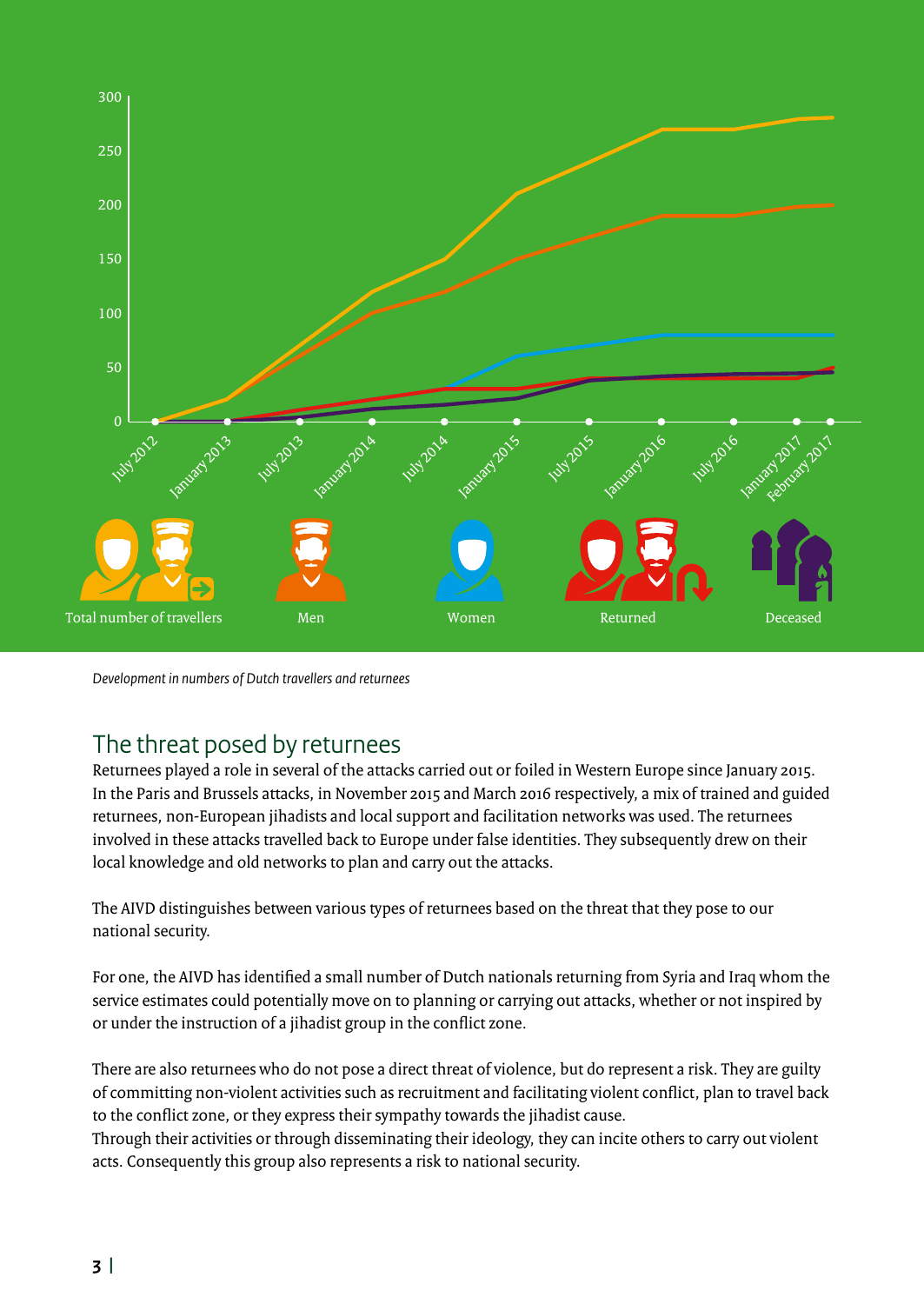Lastly, there is a small group of Dutch returnees who appear to have renounced jihadism. Returnees who currently do not present a threat may do so in the future, and vice versa.

# Determining the threat posed by returnees

When determining the threat posed by returnees, their behaviour before, during and after they travelled to jihadist territory is important. The individuals involved are often already known to various organisations before they leave the Netherlands, for example for their violent behaviour or social problems.

#### *Length of stay is important*



The length of time that the returnees now residing in the Netherlands spent in the conflict zone varies greatly, from a few weeks to a few years. Most of them remain in the conflict zone for just a few months. It is important to determine the length of stay in the conflict zone, as this information can shed light on the experience the returnees could have gained during this period. However, there are also known instances in Europe of returnees who stayed in the conflict zone for just a very short time, but who were nevertheless trained and instructed to commit attacks.

As also described in the AIVD publication *Life with ISIS: the Myth Unravelled (January 2016)*, it can generally be assumed that men who have stayed with a jihadist group for a period exceeding a few weeks will at least have received weapons training. This also applies to men who have joined Tahrir al-Sham. In most cases

men who stayed in the conflict zone for more than a few weeks were eventually also sent into battle. Most women in ISIS-controlled territory perform ancillary tasks, for example in relation to recruitment and facilitation. Many also receive weapons training.

#### *Reason for return provides an indication*

When determining the threat posed by returnees, the reason for their return is also of importance. The motivation behind the decision to return is not always easy to establish. In addition to the immediate cause for return (such as medical problems), there may be an underlying motive such as homesickness. Some returnees return to the Netherlands against their will and under severe pressure from, for example, their family. Particularly in cases where nothing is known about the reasons for returning or where there are indications that the returnees were allowed by ISIS to leave the conflict zone, the scenario that they have been sent back to Europe with a mission should be taken into consideration. In addition to carrying out attacks, such a mission could also involve attracting new recruits or following instructions to obtain money or goods – whether or not via criminal means.

In many cases, disillusion is an important factor behind returning. However, the fact that some return disappointed does not mean that they have renounced their radical ideology or violent behaviour. Disenchanting experiences in the conflict zone do not usually result in returnees turning their back on jihadist conceptions.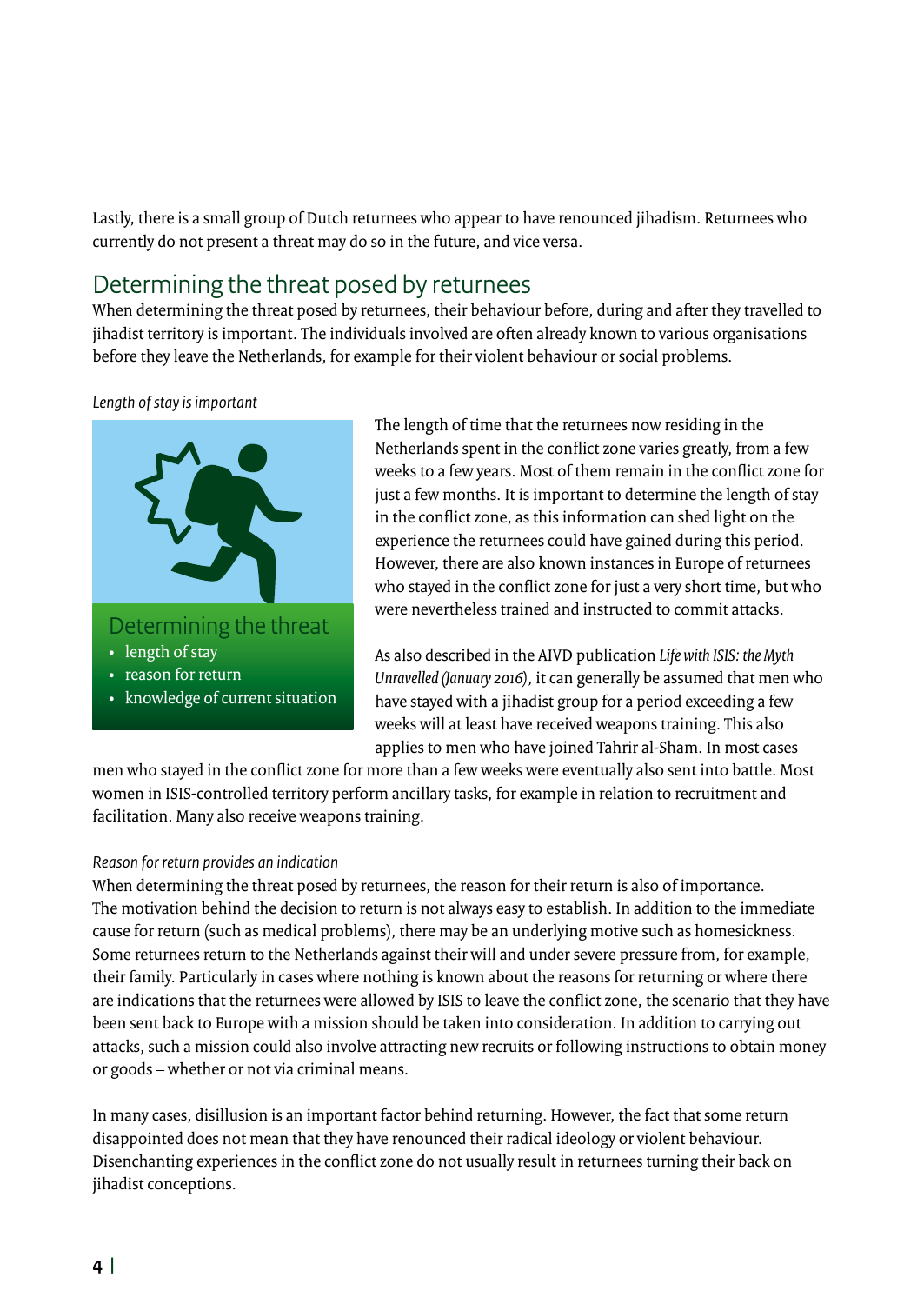*Knowledge of current situation most important aspect*

Although experiences while in the conflict zone are certainly taken into consideration when assessing the threat posed by returnees, up-to-date knowledge of the behaviour, convictions and intentions of these individuals often plays the greatest role when determining the threat they represent. Attention should also be paid to the possibility that returnees offer a less radical pretence than is actually the case, in order to escape the attention of the authorities involved.

#### Returnees and future threat

In light of the increasing pressure being exerted on ISIS in Syria and Iraq, and the associated deterioration of living conditions in the so-called caliphate, the AIVD expects the number of returnees to increase.

The threat posed by future returnees is expected to be greater than the one that those who returned to the Netherlands before 2017 posed. The threat itself is complex; in addition to a short-term increase in the threat of violence, in the long term, non-violent activities such as recruitment and facilitation can lead to the formation of new international branches of jihadist networks in the Netherlands.

In many instances, future returnees are expected to be more ideologically hardened than the group that has already returned. Children of school age are likely to have been indoctrinated with jihadist teaching material.

Particularly boys from the age of nine that have stayed in ISIS-held territory may have received weapons training and training in making explosives. Children as well as adults may have participated in the fighting or in other acts of violence such as executions. It is possible that these experiences lower the threshold for using violence and can result in traumas.

By now, nearly all of those who left the Netherlands have spent at least a year in the conflict zone.



In light of the battle experience that many of these individuals will have gained, the capabilities of future returnees are generally greater than those of the group that has returned up to now. During their time in the conflict zone, these returnees have also established contacts with regional extremists and other European ISIS members, who either remained there or returned home.

Not all of those who have departed from the Netherlands are expected to return to our country. Some of the male travellers are likely to perish on the battlefield. Even if ISIS lose their entire territory, it is very likely that the group will continue to exist in some form in the region.

It is possible that some of the surviving Dutch nationals will want to remain member of the group even then. It is also conceivable that ISIS members and their families will join Tahrir al-Sham or another party to the conflict in Syria, attempt to settle in neighbouring countries or relocate to other conflict zones. In this regard, it is important to note that jihadist travellers who choose to seek refuge elsewhere in the region instead of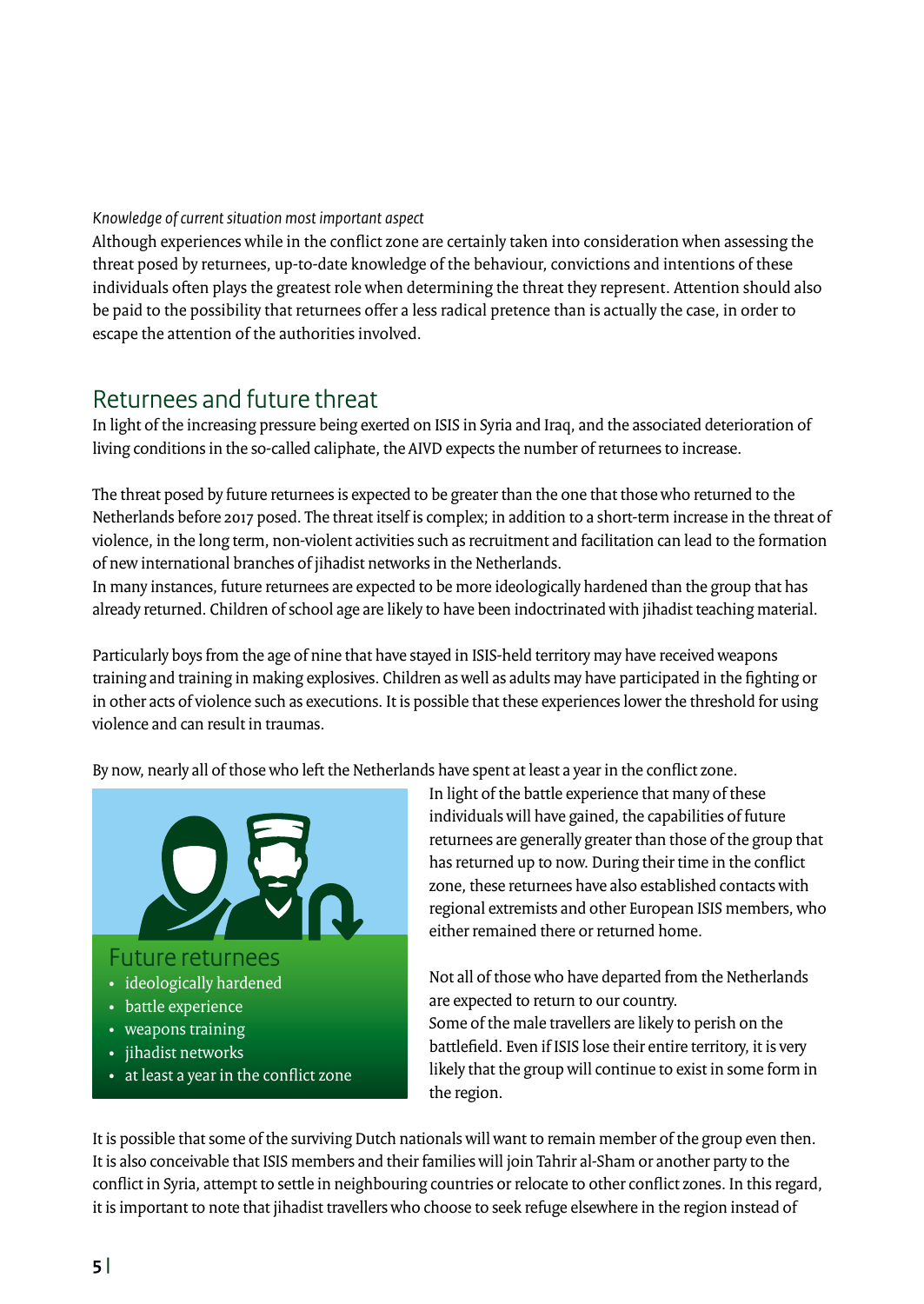

- perish on the battlefield
- join Tahrir al-Sham or another party to the conflict in Syria
- settle elsewhere

returning to the Netherlands also pose a potential threat to the Netherlands, for example, by inciting others to carry out an attack against our country.

The current territorial losses suffered by ISIS increase the risk of attacks in the West, as the group becomes keener to prove itself by means of threats and attacks against the West. ISIS' repeated calls to supporters in the West to commit attacks there is one such example. These attacks are a show of force designed to deter enemies and to impress existing members and new recruits. It is very conceivable that ISIS will once again attempt to utilise returnees for attacks.

## Conclusion

The AIVD expects the number of returning jihadist travellers to increase little by little in the future. These returnees pose a greater threat than was previously the case; they stayed in the conflict zone for longer, received weapons training, gained combat experience and built up their jihadist network. Each individual returnee should be assessed in terms of the threat they pose and what needs to be done to deal with that threat.

Returnees are a part of the jihadist threat against the Netherlands. There also needs to be a continued focus on foreign jihadist networks and, for example, 'stay-at-home jihadists' who have been inspired or encouraged to commit or facilitate attacks.

Go to the website for the National Coordinator for Security and Counterterrorism (NCTV) ([nctv.nl\)](http://www.nctv.nl) to see which measures are taken to curb the potential threat posed by returnees ('Plan of Action for Returnees').